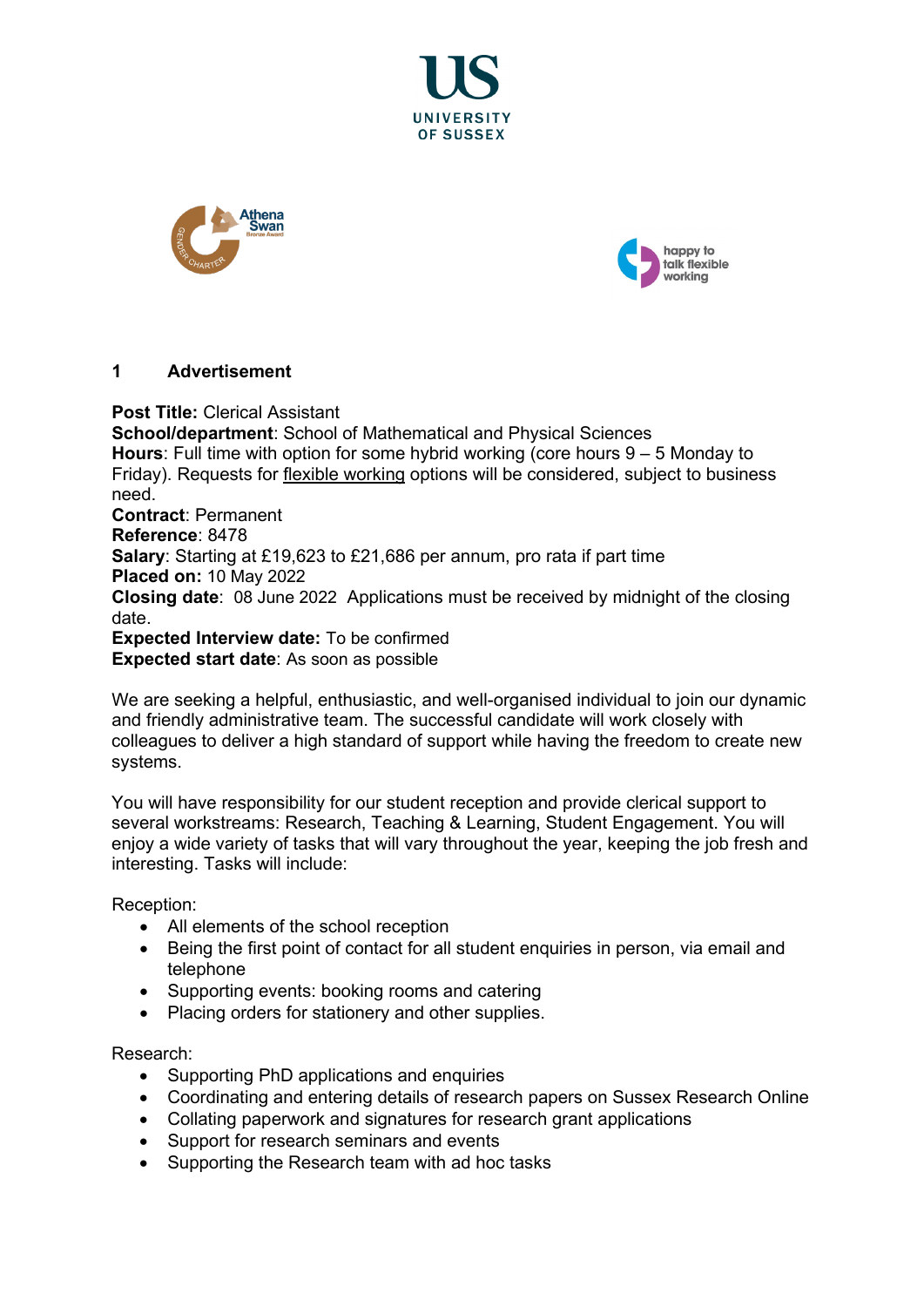Teaching & Learning:

- Supporting exam administration, entering marks
- Photocopying meeting papers
- Producing letters at student request
- Supporting the Teaching and Learning team with data entry and other ad hoc tasks

Student Engagement:

- Logging student absences, working with the Student Experience Coordinator
- Supporting meetings and student experience events
- Ad hoc support with social media, websites, or outreach

The successful candidate will be professional, dynamic, versatile, and outgoing, with excellent communication skills and confidence with IT. They will have experience in customer service, data entry and information systems.

The School Office is vital to the smooth-running of the School and you will contribute to the high standards of service delivery.

Please contact Gemma Harman g.harman@sussex.ac.uk for informal enquiries.

The University is committed to equality and valuing diversity, and applications are particularly welcomed from women and black and minority ethnic candidates, who are under-represented in academic posts in Science, Technology, Engineering, Medicine and Mathematics (STEMM) at Sussex.

For full details and how to apply see our [vacancies page](http://www.sussex.ac.uk/about/jobs)

### *The University of Sussex values the diversity of its staff and students and we welcome applicants from all backgrounds.*

# **2. The School / Division**

Please find further information regarding the school/division at <http://www.sussex.ac.uk/mps/>

# **3. Job Description**

**Job Description for the post of**: Clerical Assistant

**Section/Unit/School:** School of Mathematical and Physical Sciences

**Location:** School Office, Pevensey II building

**Grade:** 3

**Responsible to:** Deputy School Administrator / School Administrator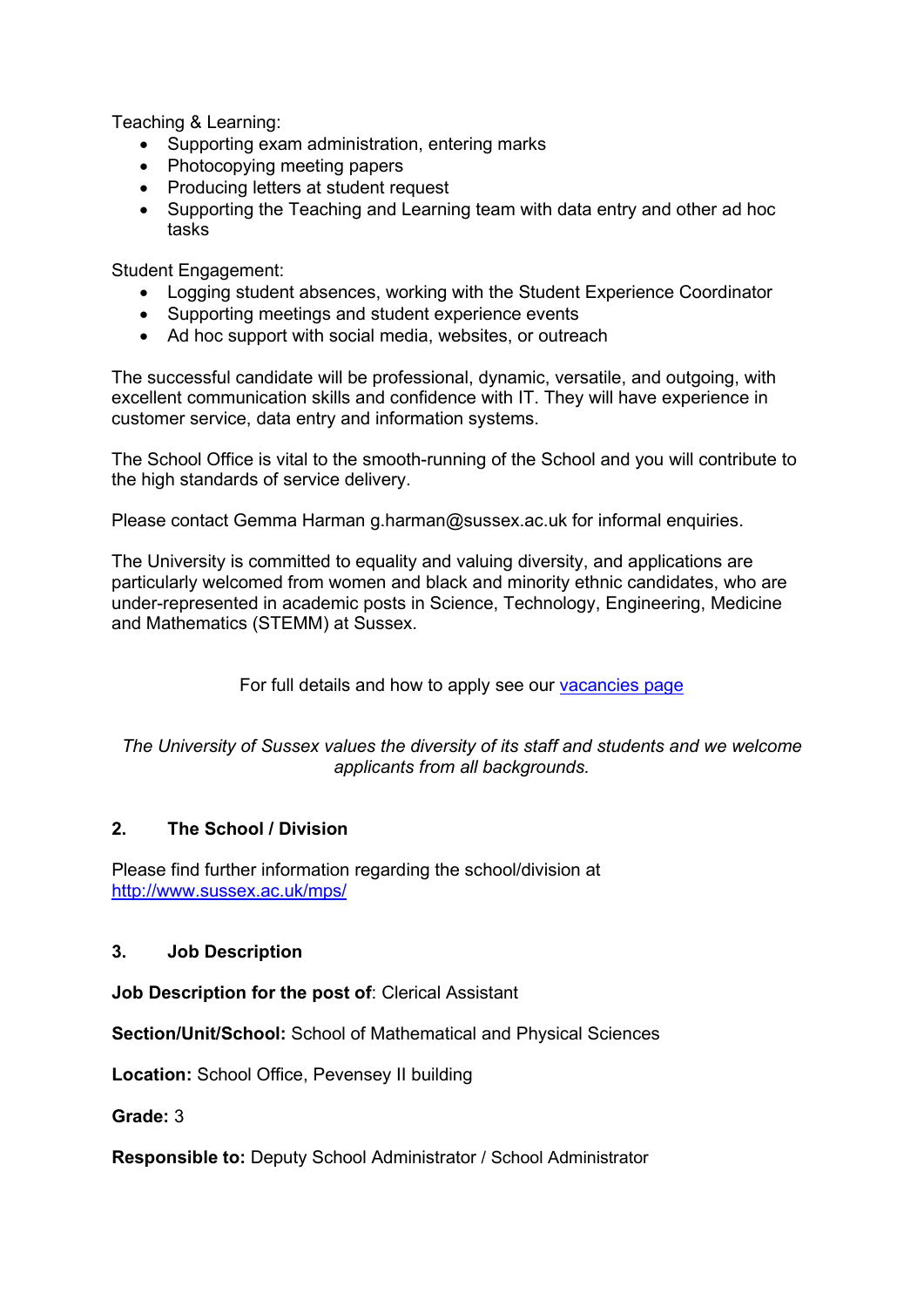# **Responsible for:** N/A

#### **Purpose of the post:**

To provide clerical support for a range of school functions

### **Key Responsibilities:**

### 1 **Provide a friendly and professional reception and general enquiries service to students, faculty and visitors**

1.1 Deal with post, telephone and in-person queries

1.2 To deal with, or refer, basic queries and correspondence

1.3 To provide prompt, accurate and effective email and phone advice to prospective students, as part of the network led by the central enquiries team.

1.4 Distribution of post and documentation, and maintenance of pigeonholes, and notice boards

1.5 Preparation and updating of documentation

1.6 Deal effectively and efficiently with enquires from staff, students and visitors

### 2 **Provide clerical support to school staff and officers**

2.1 To support meetings, copying papers and reports

- 2.2 To maintain records, including paper based and data systems
- 2.3 To enter data into systems as required

2.4 To assist with the submission of assessed work and other related processes

### **3. Within clear parameters to take responsibility for specific projects or areas of work.**

This Job Description sets out current duties of the post that may vary from time to time without changing the general character of the post or the level of responsibility entailed.

# **4. Person Specification**

#### SKILLS / ABILITIES

|                                                                                                                                  | <b>Essential</b> | Desirable |
|----------------------------------------------------------------------------------------------------------------------------------|------------------|-----------|
| Excellent communication skills, both oral and written                                                                            | x                |           |
| Willingness and ability to do routine work                                                                                       | x                |           |
| Good ICT skills, including using databases                                                                                       | x                |           |
| High degree of accuracy and attention to detail                                                                                  | x                |           |
| Ability to distinguish between conflicting demands,<br>scheduling and planning work in order to meet<br>priorities and deadlines | x                |           |

#### KNOWLEDGE

|                                              | <b>Essential</b> | Desirable |
|----------------------------------------------|------------------|-----------|
| knowledge of customer service principles and |                  |           |
| practices                                    |                  |           |